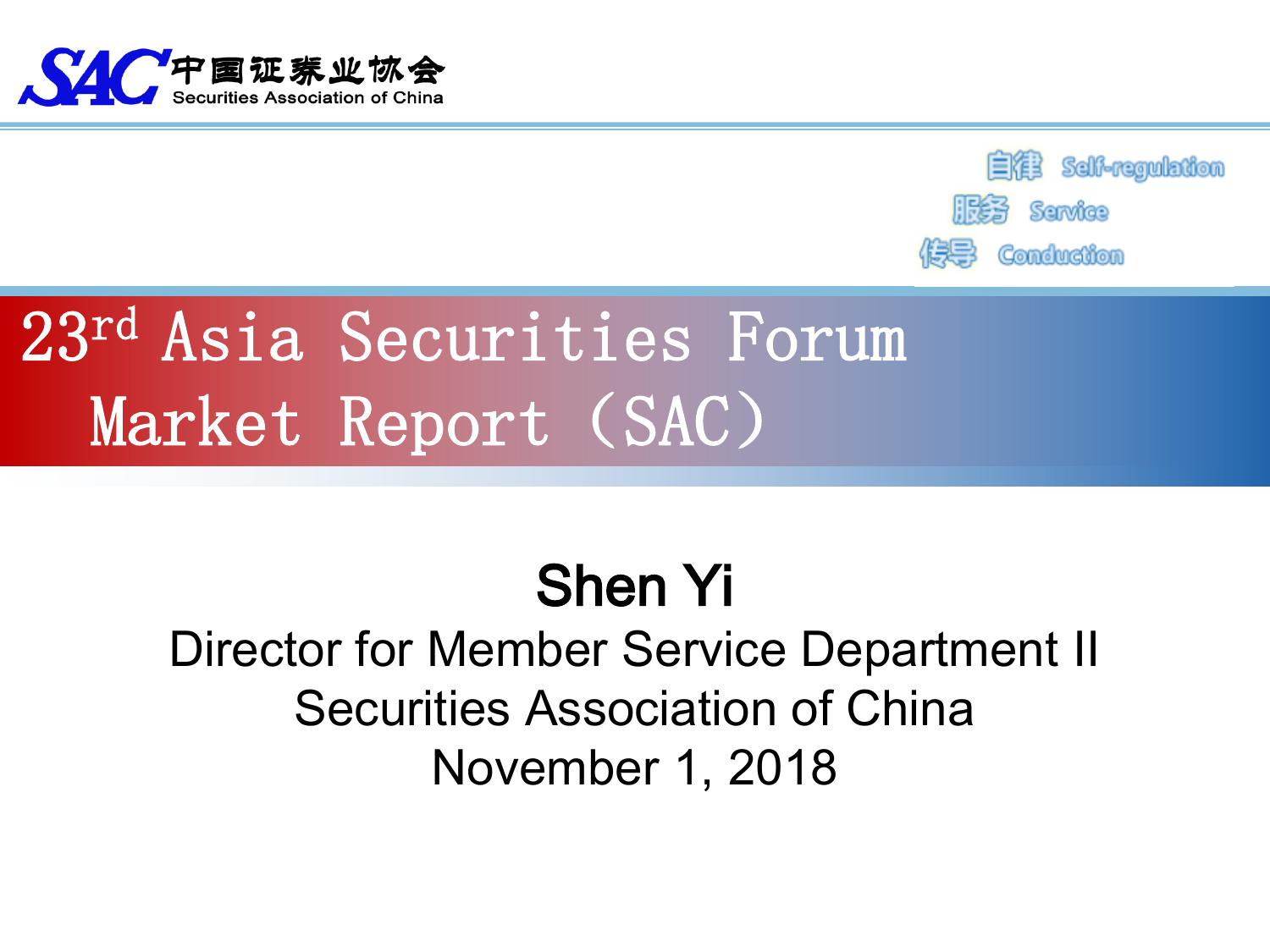

# Challenges lying ahead



## Governance of listed companies

### **External uncertainty**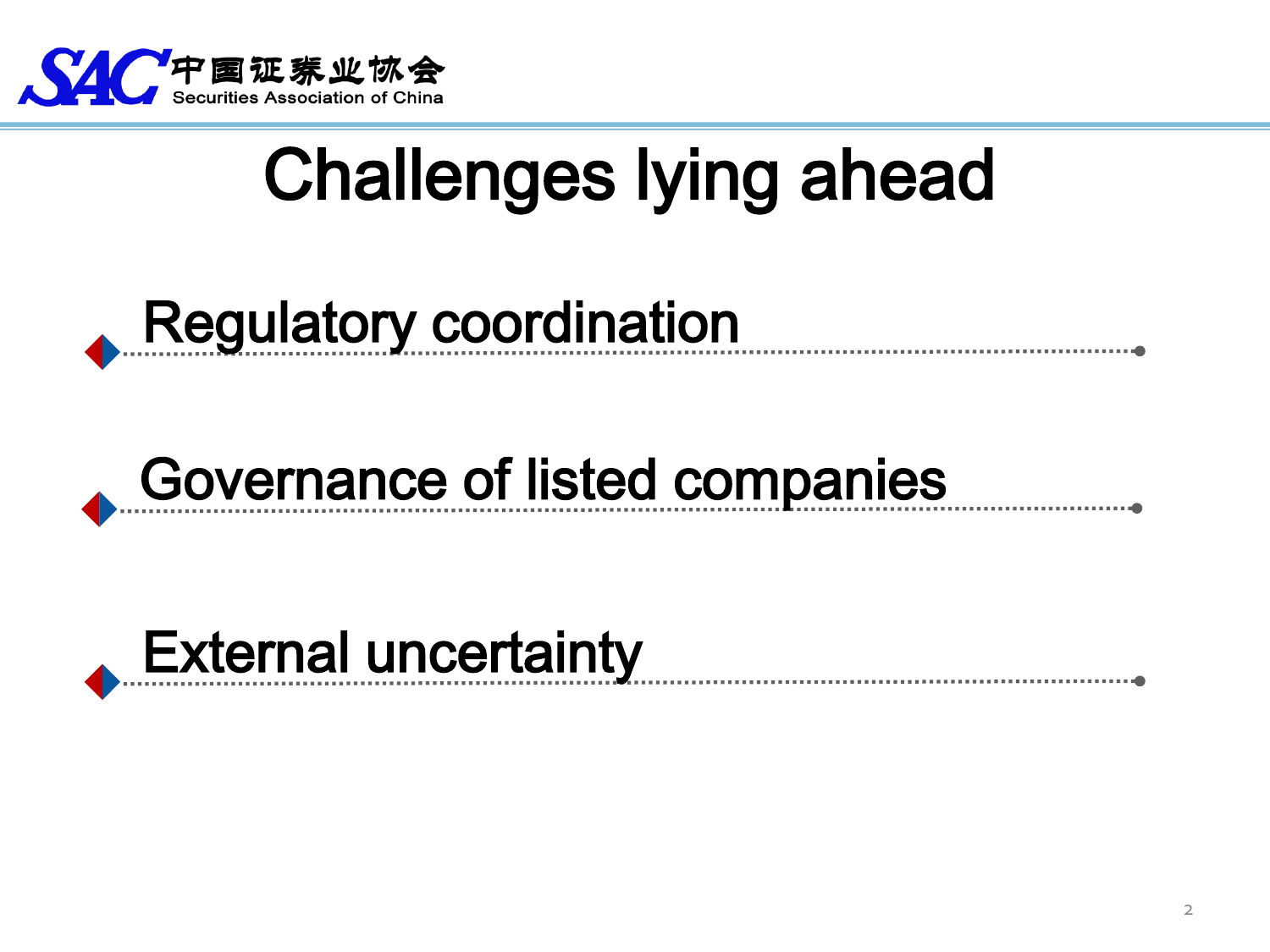

#### Challenge 1 Rapid development of financial industry requires the strengthening of regulatory coordination

- Increasing business relevance of different financial institutions
- Emergence of new financial forms
- New risks across industries and markets
- $\Rightarrow$ More challenges to financial regulation

Solutions:

- Strengthen the overall coordination of financial supervision
- $\checkmark$  Regulatory technology (Regtech) to improve supervision efficiency (CSRC Overall Construction Plan of Regulatory Technology)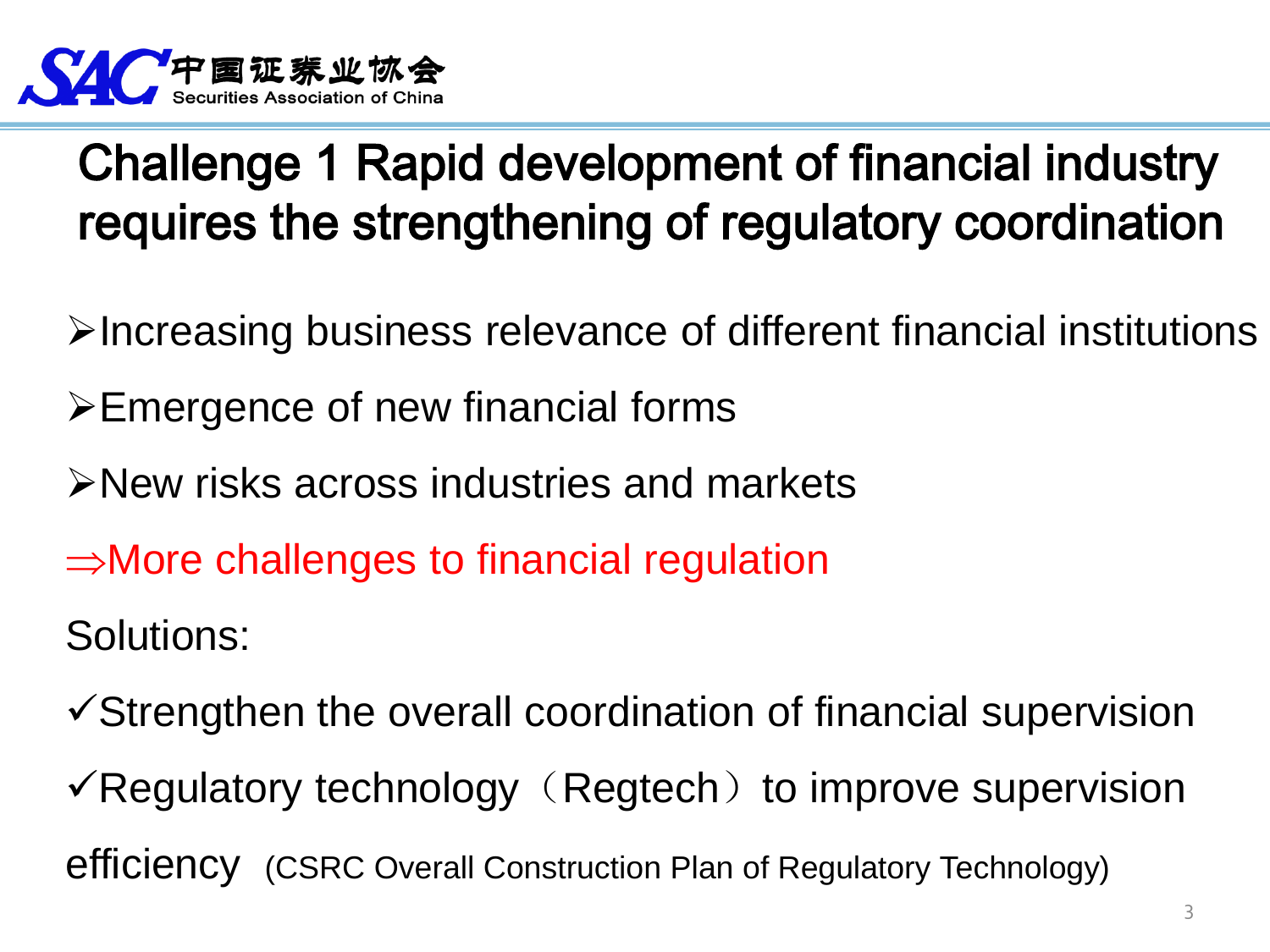

……

#### Challenge 2 The opening up of capital market puts forward higher requirements for the governance of listed companies

- China's securities market accelerated its pace of opening up
- •the opening up of the securities and futures industry
- •the expansion of Shanghai-HK Connect and Shenzhen-HK Connect
- •the incorporation of A-shares into MSCI index
- •A-share account opening policy for foreign investors
- •preliminary rules for Shanghai-London Stock Connect were released

#### $\Rightarrow$ Higher requirements on the corporate governance of listed companies

 $\checkmark$  Construct the framework of ESG investment system in China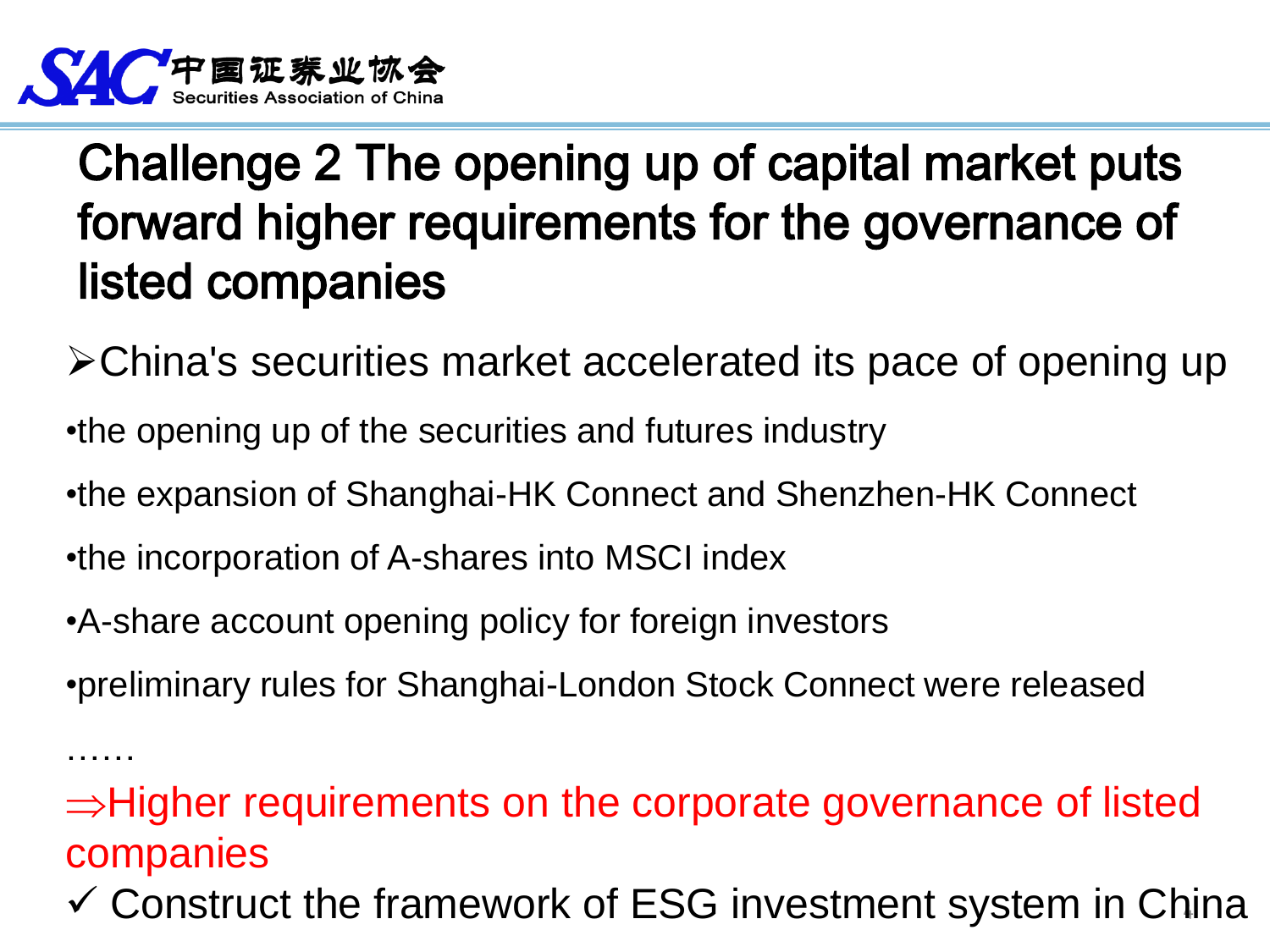

#### Challenge 3 The increase of external uncertainty put an impact on the capital market

- Challenges to Steady Growth: the expansion has become less balanced; downside risks to global growth have risen; the potential for upside surprises has receded
- Global growth is projected at 3.7% for 2018–19, which is 0.2%p
- lower for both years than forecast in April. (IMF World Economic
- Outlook, October 2018)
- Progressive interest rate hikes by the US Federal Reserve and an impending end of asset purchases by the European Central Bank
- $\triangleright$  Rising trade barriers